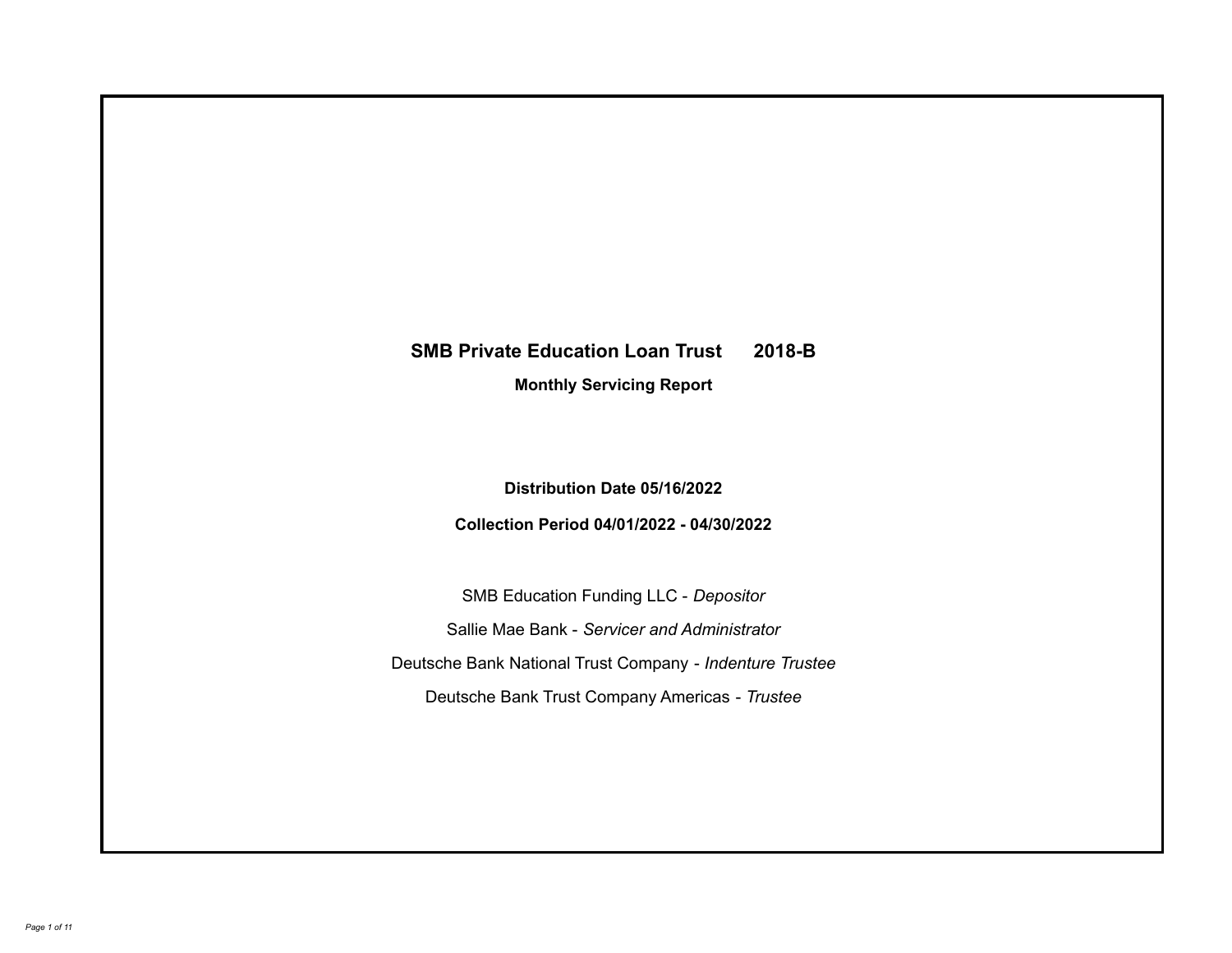A

| <b>Student Loan Portfolio Characteristics</b>   | <b>Settlement Date</b><br>06/20/2018 | 03/31/2022       | 04/30/2022       |
|-------------------------------------------------|--------------------------------------|------------------|------------------|
| <b>Principal Balance</b>                        | \$711,764,068.61                     | \$371,287,790.15 | \$362,650,546.17 |
| Interest to be Capitalized Balance              | 45,061,230.34                        | 15,700,030.26    | 15,646,504.77    |
| Pool Balance                                    | \$756,825,298.95                     | \$386,987,820.41 | \$378,297,050.94 |
|                                                 |                                      |                  |                  |
| Weighted Average Coupon (WAC)                   | 9.50%                                | 8.39%            | 8.56%            |
| Weighted Average Remaining Term                 | 138.18                               | 128.00           | 127.87           |
| Number of Loans                                 | 61,394                               | 33,051           | 32,401           |
| Number of Borrowers                             | 59,075                               | 31,962           | 31,340           |
| Pool Factor                                     |                                      | 0.511330450      | 0.499847259      |
| Since Issued Total Constant Prepayment Rate (1) |                                      | 12.82%           | 12.89%           |

| <b>Debt Securities</b> | Cusip/Isin | 04/15/2022       | 05/16/2022       |
|------------------------|------------|------------------|------------------|
| A <sub>2</sub> A       | 78449LAB4  | \$160,774,087.39 | \$156,402,959.85 |
| A <sub>2</sub> B       | 78449LAC2  | \$78,966,777.92  | \$76,819,828.35  |
|                        | 78449LAD0  | \$50,500,000.00  | \$50,500,000.00  |

| C | <b>Certificates</b> | Cusip/Isin | 04/15/2022   | 05/16/2022   |
|---|---------------------|------------|--------------|--------------|
|   | Residual            | 78449L108  | \$100,000.00 | \$100.000.00 |

| <b>Account Balances</b> | 04/15/2022     | 05/16/2022   |
|-------------------------|----------------|--------------|
| Reserve Account Balance | \$1,912,058.00 | 1.912.058.00 |

| <b>Asset / Liability</b>               | 04/15/2022      | 05/16/2022      |
|----------------------------------------|-----------------|-----------------|
| Overcollateralization Percentage       | 25.00%          | 25.00%          |
| Specified Overcollateralization Amount | \$96,746,955.10 | \$94,574,262.74 |
| Actual Overcollateralization Amount    | \$96,746,955.10 | \$94,574,262.74 |

(1) For additional information, see 'Since Issued CPR Methodology' found in section VIII of this report .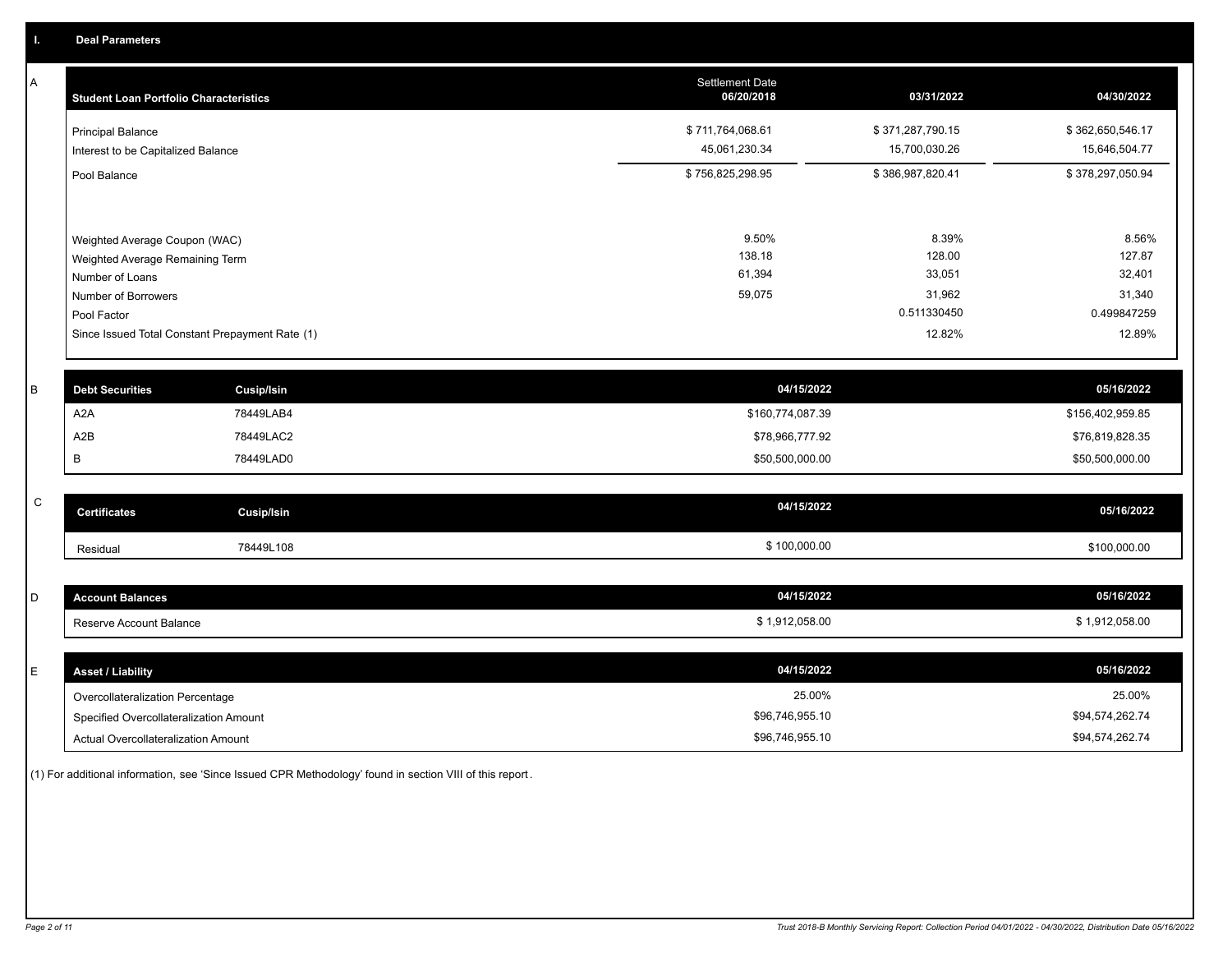## **II. 2018-B Trust Activity 04/01/2022 through 04/30/2022**

| $\mathsf{A}$ | <b>Student Loan Principal Receipts</b> |                |
|--------------|----------------------------------------|----------------|
|              | <b>Borrower Principal</b>              | 8,067,265.74   |
|              | Seller Principal Reimbursement         | 0.00           |
|              | Servicer Principal Reimbursement       | 0.00           |
|              | <b>Other Principal Deposits</b>        | 117,879.88     |
|              | <b>Total Principal Receipts</b>        | \$8,185,145.62 |

#### B **Student Loan Interest Receipts**

| <b>Total Interest Receipts</b>  | \$2,106,945.52 |
|---------------------------------|----------------|
| <b>Other Interest Deposits</b>  | 204.88         |
| Servicer Interest Reimbursement | 0.00           |
| Seller Interest Reimbursement   | 0.00           |
| <b>Borrower Interest</b>        | 2,106,740.64   |

| C       | <b>Recoveries on Realized Losses</b>                             | \$130,469.37    |
|---------|------------------------------------------------------------------|-----------------|
| D       | <b>Investment Income</b>                                         | \$2,714.96      |
| Е       | <b>Funds Borrowed from Next Collection Period</b>                | \$0.00          |
| F.      | Funds Repaid from Prior Collection Period                        | \$0.00          |
| G       | Loan Sale or Purchase Proceeds                                   | \$0.00          |
| Н       | Initial Deposits to Distribution Account                         | \$0.00          |
|         | <b>Excess Transferred from Other Accounts</b>                    | \$0.00          |
| J       | <b>Borrower Benefit Reimbursements</b>                           | \$0.00          |
| K       | <b>Other Deposits</b>                                            | \$0.00          |
|         | <b>Other Fees Collected</b>                                      | \$0.00          |
| M       | <b>AVAILABLE FUNDS</b>                                           | \$10,425,275.47 |
| N       | Non-Cash Principal Activity During Collection Period             | \$(452,098.36)  |
| $\circ$ | Aggregate Purchased Amounts by the Depositor, Servicer or Seller | \$118,084.76    |
| P       | Aggregate Loan Substitutions                                     | \$0.00          |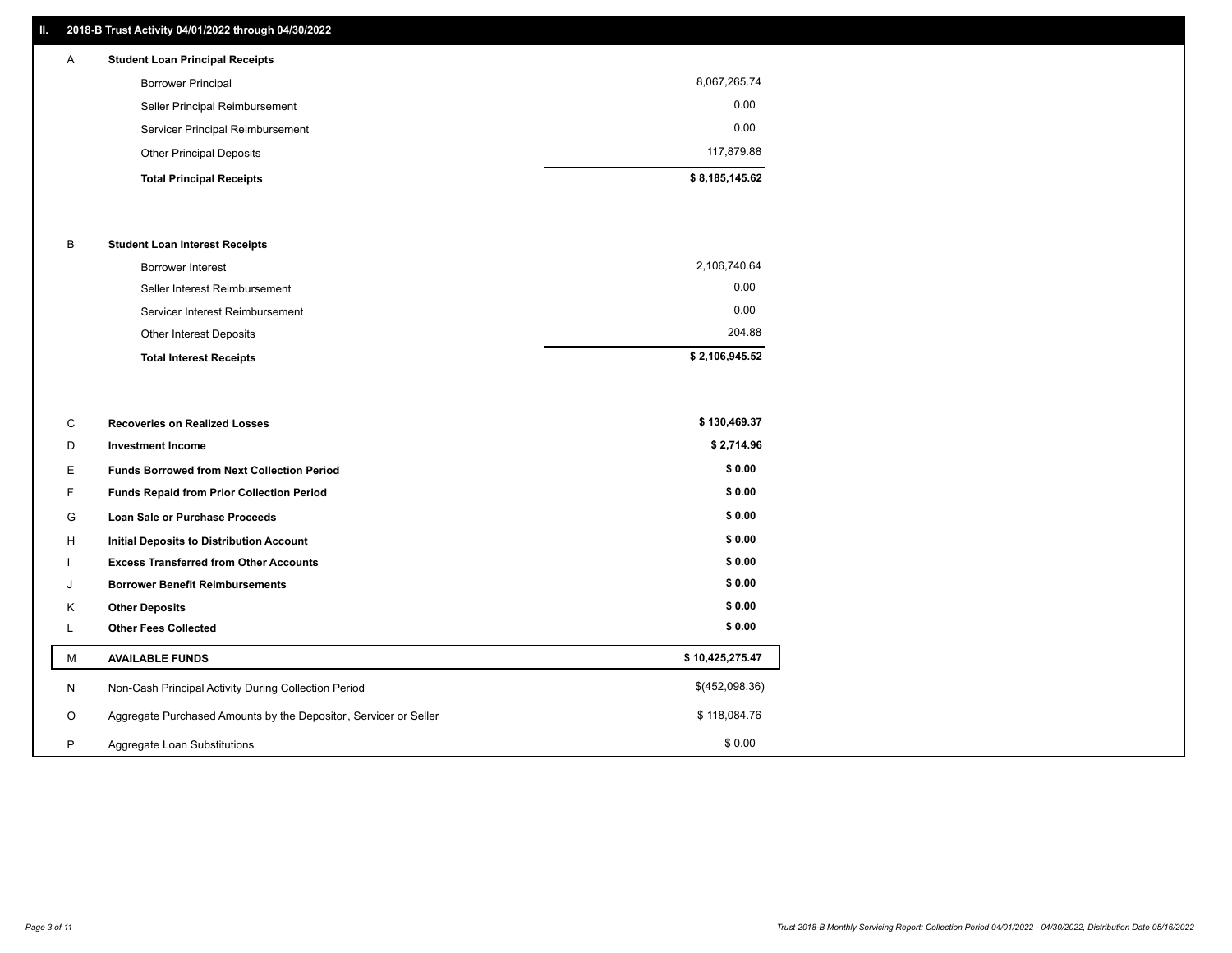|                   |                       |                          |         |                                                                  | <b>Loans by Repayment Status</b> |                            |                          |         |                                                           |                |                            |
|-------------------|-----------------------|--------------------------|---------|------------------------------------------------------------------|----------------------------------|----------------------------|--------------------------|---------|-----------------------------------------------------------|----------------|----------------------------|
|                   |                       |                          |         | 04/30/2022                                                       |                                  |                            |                          |         | 03/31/2022                                                |                |                            |
|                   |                       | <b>Wtd Avg</b><br>Coupon | # Loans | <b>Principal and</b><br><b>Interest Accrued</b><br>to Capitalize | % of Principal                   | % of Loans in<br>Repay (1) | <b>Wtd Avg</b><br>Coupon | # Loans | Principal and<br><b>Interest Accrued</b><br>to Capitalize | % of Principal | % of Loans in<br>Repay (1) |
| INTERIM:          | IN SCHOOL             | 9.74%                    | 1,158   | \$19,338,712.85                                                  | 5.112%                           | $-$ %                      | 9.58%                    | 1,183   | \$19,654,459.53                                           | 5.079%         | $-$ %                      |
|                   | GRACE                 | 9.72%                    | 354     | \$5,987,385.38                                                   | 1.583%                           | $-$ %                      | 9.55%                    | 364     | \$6,275,814.63                                            | 1.622%         | $-$ %                      |
|                   | <b>DEFERMENT</b>      | 9.40%                    | 1,879   | \$27,235,952.80                                                  | 7.200%                           | $-$ %                      | 9.20%                    | 1,881   | \$26,972,445.98                                           | 6.970%         | $-$ %                      |
| <b>REPAYMENT:</b> | <b>CURRENT</b>        | 8.36%                    | 27,643  | \$306,065,865.91                                                 | 80.906%                          | 93.962%                    | 8.20%                    | 28,083  | \$311,807,166.47                                          | 80.573%        | 93.332%                    |
|                   | 30-59 DAYS DELINQUENT | 9.25%                    | 454     | \$6,243,555.72                                                   | 1.650%                           | 1.917%                     | 9.02%                    | 534     | \$7,616,988.82                                            | 1.968%         | 2.280%                     |
|                   | 60-89 DAYS DELINQUENT | 9.09%                    | 291     | \$4,456,416.14                                                   | 1.178%                           | 1.368%                     | 8.99%                    | 326     | \$5,001,508.77                                            | 1.292%         | 1.497%                     |
|                   | 90+ DAYS DELINQUENT   | 9.04%                    | 261     | \$4,194,765.39                                                   | 1.109%                           | 1.288%                     | 8.69%                    | 266     | \$4,160,736.89                                            | 1.075%         | 1.245%                     |
|                   | <b>FORBEARANCE</b>    | 8.05%                    | 361     | \$4,774,396.75                                                   | 1.262%                           | 1.466%                     | 8.07%                    | 414     | \$5,498,699.32                                            | 1.421%         | 1.646%                     |
| <b>TOTAL</b>      |                       |                          | 32,401  | \$378,297,050.94                                                 | 100.00%                          | 100.00%                    |                          | 33,051  | \$386,987,820.41                                          | 100.00%        | 100.00%                    |

Percentages may not total 100% due to rounding \*

1 Loans classified in "Repayment" include any loan for which interim interest only, \$25 fixed payments or full principal and interest payments are due.

|                         |                                                                                                                              |                          |         |                                                                  | <b>Loans by Borrower Status</b> |                                |                          |         |                                                                  |                |                                |
|-------------------------|------------------------------------------------------------------------------------------------------------------------------|--------------------------|---------|------------------------------------------------------------------|---------------------------------|--------------------------------|--------------------------|---------|------------------------------------------------------------------|----------------|--------------------------------|
|                         |                                                                                                                              |                          |         | 04/30/2022                                                       |                                 |                                |                          |         | 03/31/2022                                                       |                |                                |
|                         |                                                                                                                              | <b>Wtd Avg</b><br>Coupon | # Loans | <b>Principal and</b><br><b>Interest Accrued</b><br>to Capitalize | % of Principal                  | % of Loans in<br>P&I Repay (2) | <b>Wtd Avg</b><br>Coupon | # Loans | <b>Principal and</b><br><b>Interest Accrued</b><br>to Capitalize | % of Principal | % of Loans in<br>P&I Repay (2) |
| <b>INTERIM:</b>         | IN SCHOOL                                                                                                                    | 9.26%                    | 2,122   | \$35,521,669.40                                                  | 9.390%                          | $-$ %                          | 9.10%                    | 2,161   | \$36,001,979.29                                                  | 9.303%         | $-$ %                          |
|                         | <b>GRACE</b>                                                                                                                 | 9.28%                    | 681     | \$10,909,731.12                                                  | 2.884%                          | $-$ %                          | 9.13%                    | 686     | \$11,081,334.54                                                  | 2.863%         | $-$ %                          |
|                         | <b>DEFERMENT</b>                                                                                                             | 8.98%                    | 3,423   | \$48,256,190.61                                                  | 12.756%                         | $-$ %                          | 8.78%                    | 3,426   | \$48,072,667.36                                                  | 12.422%        | $-$ %                          |
| P&I REPAYMENT:          | <b>CURRENT</b>                                                                                                               | 8.33%                    | 24,828  | \$264,241,641.50                                                 | 69.850%                         | 93.171%                        | 8.17%                    | 25,262  | \$269,894,187.25                                                 | 69.742%        | 92.483%                        |
|                         | 30-59 DAYS DELINQUENT                                                                                                        | 9.28%                    | 441     | \$6,018,670.84                                                   | 1.591%                          | 2.122%                         | 9.00%                    | 518     | \$7,419,173.76                                                   | 1.917%         | 2.542%                         |
|                         | 60-89 DAYS DELINQUENT                                                                                                        | 9.09%                    | 287     | \$4,428,317.48                                                   | 1.171%                          | 1.561%                         | 8.98%                    | 323     | \$4,956,255.78                                                   | 1.281%         | 1.698%                         |
|                         | 90+ DAYS DELINQUENT                                                                                                          | 9.03%                    | 257     | \$4,135,082.00                                                   | 1.093%                          | 1.458%                         | 8.72%                    | 261     | \$4,063,523.11                                                   | 1.050%         | 1.392%                         |
|                         | FORBEARANCE                                                                                                                  | 8.05%                    | 362     | \$4,785,747.99                                                   | 1.265%                          | 1.687%                         | 8.07%                    | 414     | \$5,498,699.32                                                   | 1.421%         | 1.884%                         |
| <b>TOTAL</b><br>$\star$ | Percentages may not total 100% due to rounding                                                                               |                          | 32,401  | \$378,297,050.94                                                 | 100.00%                         | 100.00%                        |                          | 33,051  | \$386,987,820.41                                                 | 100.00%        | 100.00%                        |
|                         | 2 Loans classified in "P&I Repayment" includes only those loans for which scheduled principal and interest payments are due. |                          |         |                                                                  |                                 |                                |                          |         |                                                                  |                |                                |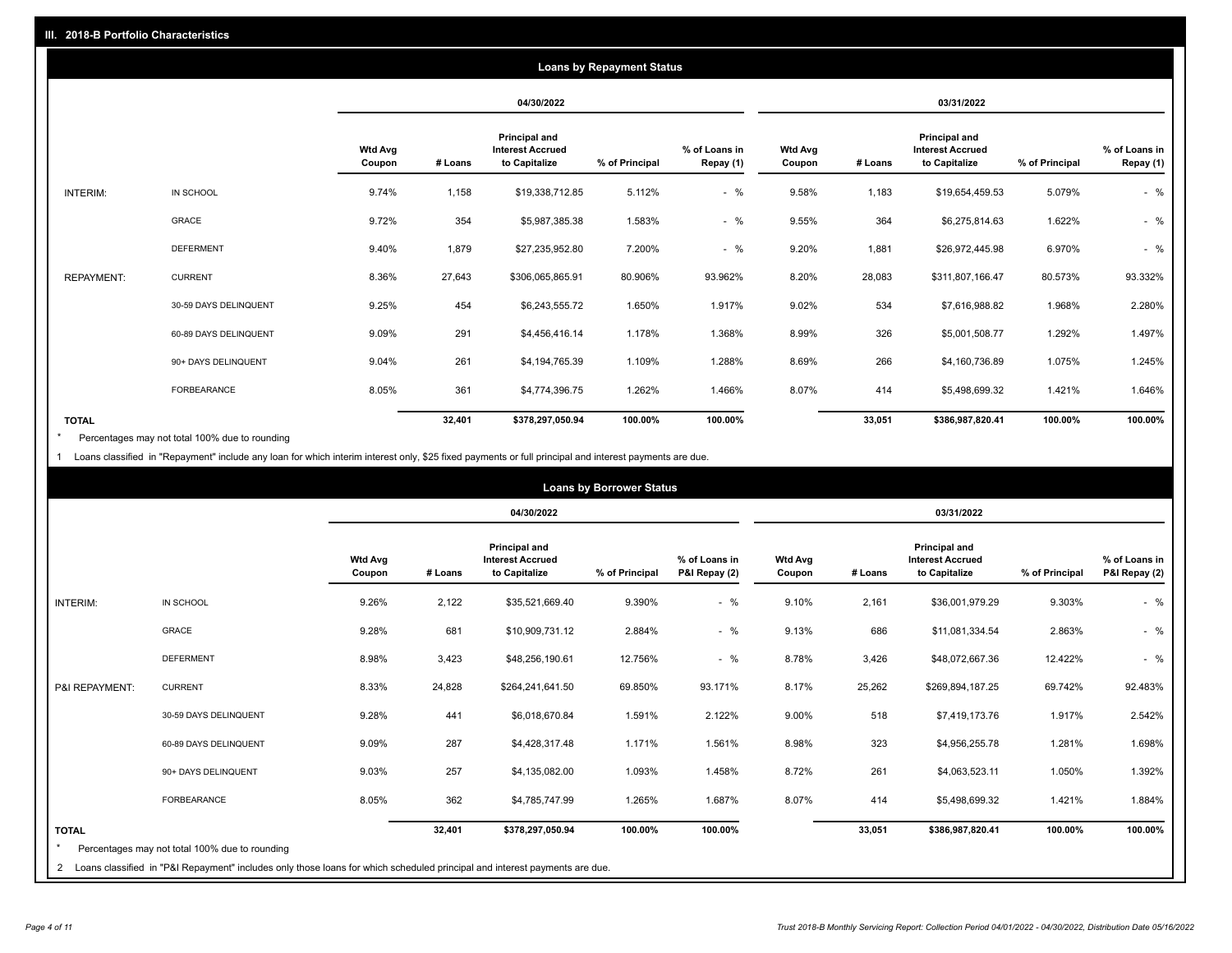|                                                                                        | 4/30/2022        | 3/31/2022        |
|----------------------------------------------------------------------------------------|------------------|------------------|
| Pool Balance                                                                           | \$378,297,050.94 | \$386,987,820.41 |
| Total # Loans                                                                          | 32,401           | 33,051           |
| Total # Borrowers                                                                      | 31,340           | 31,962           |
| Weighted Average Coupon                                                                | 8.56%            | 8.39%            |
| Weighted Average Remaining Term                                                        | 127.87           | 128.00           |
| Percent of Pool - Cosigned                                                             | 93.7%            | 93.7%            |
| Percent of Pool - Non Cosigned                                                         | 6.3%             | 6.3%             |
| Borrower Interest Accrued for Period                                                   | \$2,522,737.01   | \$2,619,461.85   |
| Outstanding Borrower Interest Accrued                                                  | \$19,035,716.37  | \$19,219,237.82  |
| Gross Principal Realized Loss - Periodic *                                             | \$987,801.97     | \$1,091,008.00   |
| Gross Principal Realized Loss - Cumulative *                                           | \$24,876,231.91  | \$23,888,429.94  |
| Recoveries on Realized Losses - Periodic                                               | \$130,469.37     | \$97,723.70      |
| Recoveries on Realized Losses - Cumulative                                             | \$2,836,414.30   | \$2,705,944.93   |
| Net Losses - Periodic                                                                  | \$857,332.60     | \$993,284.30     |
| Net Losses - Cumulative                                                                | \$22,039,817.61  | \$21,182,485.01  |
| Non-Cash Principal Activity - Capitalized Interest                                     | \$537,320.17     | \$1,808,286.61   |
| Since Issued Total Constant Prepayment Rate (CPR) (1)                                  | 12.89%           | 12.82%           |
| <b>Loan Substitutions</b>                                                              | \$0.00           | \$0.00           |
| <b>Cumulative Loan Substitutions</b>                                                   | \$0.00           | \$0.00           |
| <b>Unpaid Servicing Fees</b>                                                           | \$0.00           | \$0.00           |
| <b>Unpaid Administration Fees</b>                                                      | \$0.00           | \$0.00           |
| <b>Unpaid Carryover Servicing Fees</b>                                                 | \$0.00           | \$0.00           |
| Note Interest Shortfall                                                                | \$0.00           | \$0.00           |
| Loans in Modification                                                                  | \$21,552,577.12  | \$21,502,899.05  |
| % of Loans in Modification as a % of Loans in Repayment (P&I)                          | 7.73%            | 7.51%            |
| % Annualized Gross Principal Realized Loss - Periodic as a %                           |                  |                  |
| of Loans in Repayment (P&I) * 12                                                       | 4.25%            | 4.57%            |
| % Gross Principal Realized Loss - Cumulative as a % of<br><b>Original Pool Balance</b> | 3.29%            | 3.16%            |

\* In accordance with the Servicer's current policies and procedures, after September 1, 2017 loans subject to bankruptcy claims generally will not be reported as a charged- off unless and until they are delinquent for 120

(1) For additional information, see 'Since Issued CPR Methodology' found in section VIII of this report .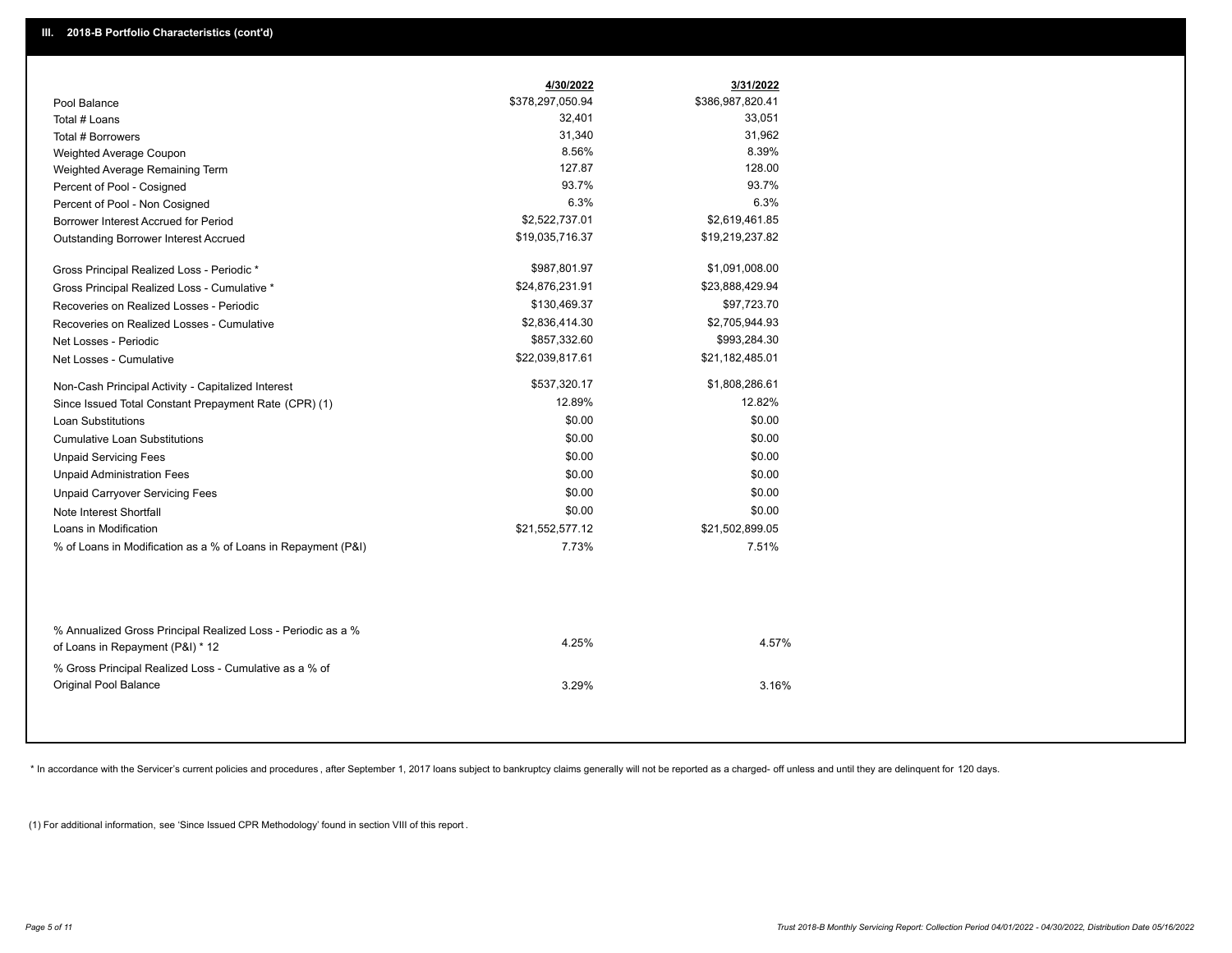# **Loan Program**

A

|                                    | Weighted<br>Average | # LOANS | <b>\$ AMOUNT</b> | $%$ *    |
|------------------------------------|---------------------|---------|------------------|----------|
| - Smart Option Interest-Only Loans | 7.50%               | 7,089   | \$57,674,651.93  | 15.246%  |
| - Smart Option Fixed Pay Loans     | 8.53%               | 8,081   | \$112,924,541.77 | 29.851%  |
| - Smart Option Deferred Loans      | 8.87%               | 17.231  | \$207,697,857.24 | 54.903%  |
| - Other Loan Programs              | $0.00\%$            | υ       | \$0.00           | 0.000%   |
| <b>Total</b>                       | 8.56%               | 32,401  | \$378,297,050.94 | 100.000% |

\* Percentages may not total 100% due to rounding

B

C

**Index Type**

|                       | Weighted<br>Average | # LOANS  | <b>\$ AMOUNT</b> | $%$ *    |
|-----------------------|---------------------|----------|------------------|----------|
| - Fixed Rate Loans    | 8.94%               | 9,104    | \$119,717,282.94 | 31.646%  |
| - LIBOR Indexed Loans | 8.38%               | 23,297   | \$258,579,768.00 | 68.354%  |
| - Other Index Rates   | $0.00\%$            | $\Omega$ | \$0.00           | 0.000%   |
| <b>Total</b>          | 8.56%               | 32,401   | \$378,297,050.94 | 100.000% |

\* Percentages may not total 100% due to rounding

# **Weighted Average Recent FICO**

| (2)<br>Wtd Avg Recent FICO Band | # LOANS | <b>\$ AMOUNT</b> | $\frac{9}{6}$ * |
|---------------------------------|---------|------------------|-----------------|
| 0 - 639                         | 2,017   | \$24,499,513.35  | 6.476%          |
| 640 - 669                       | 1,996   | \$23,617,455.37  | 6.243%          |
| 670 - 699                       | 3,174   | \$39,674,420.54  | 10.488%         |
| 700 - 739                       | 6,824   | \$81,954,792.58  | 21.664%         |
| $740 +$                         | 18,390  | \$208,550,869.10 | 55.129%         |
| $N/A$ <sub>(1)</sub>            | 0       | \$0.00           | 0.000%          |
| <b>Total</b>                    | 32,401  | \$378,297,050.94 | 100.000%        |
|                                 |         |                  |                 |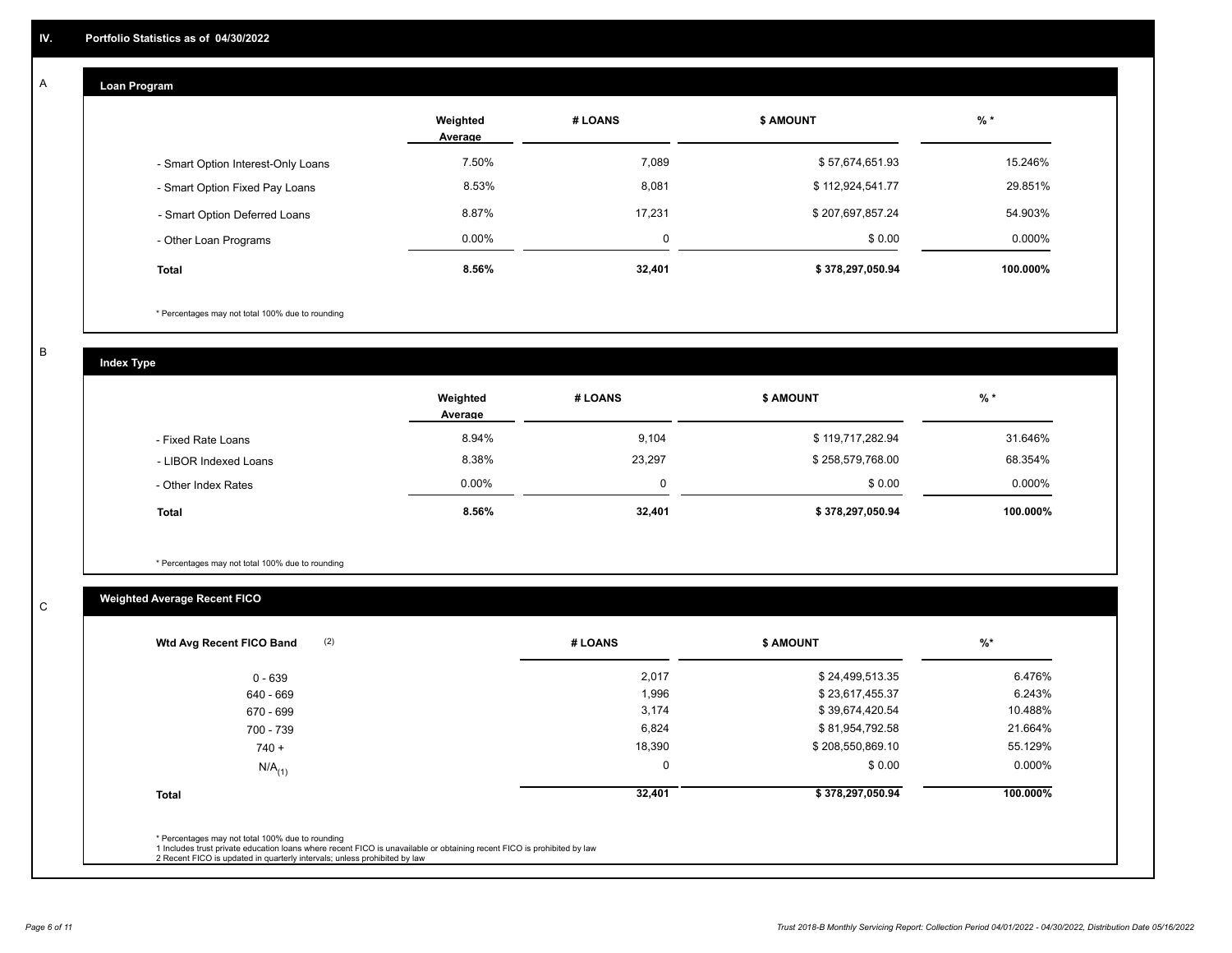| V. |                                      | 2018-B Reserve Account and Principal Distribution Calculations                  |                  |  |
|----|--------------------------------------|---------------------------------------------------------------------------------|------------------|--|
| Α. |                                      | <b>Reserve Account</b>                                                          |                  |  |
|    |                                      | Specified Reserve Account Balance                                               | \$1,912,058.00   |  |
|    |                                      | <b>Actual Reserve Account Balance</b>                                           | \$1,912,058.00   |  |
| В. | <b>Principal Distribution Amount</b> |                                                                                 |                  |  |
|    | i.                                   | <b>Class A Notes Outstanding</b>                                                | \$239,740,865.31 |  |
|    | ii.                                  | Pool Balance                                                                    | \$378,297,050.94 |  |
|    | iii.                                 | First Priority Principal Distribution Amount (i - ii)                           | \$0.00           |  |
|    | iv.                                  | Class A and B Notes Outstanding                                                 | \$290,240,865.31 |  |
|    | ν.                                   | First Priority Principal Distribution Amount                                    | \$0.00           |  |
|    | vi.                                  | Pool Balance                                                                    | \$378,297,050.94 |  |
|    | vii.                                 | Specified Overcollateralization Amount                                          | \$94,574,262.74  |  |
|    | viii.                                | Regular Principal Distribution Amount (if (iv > 0, (iv - v) - (vi - vii))       | \$6,518,077.11   |  |
|    | ix.                                  | Pool Balance                                                                    | \$378,297,050.94 |  |
|    | х.                                   | 10% of Initial Pool Balance                                                     | \$75,682,529.90  |  |
|    | xi.                                  | First Priority Principal Distribution Amount                                    | \$0.00           |  |
|    | xii.                                 | Regular Principal Distribution Amount                                           | \$6,518,077.11   |  |
|    | xiii.                                | Available Funds (after payment of waterfall items A through I)                  | \$2,914,044.12   |  |
|    | xiv.                                 | Additional Principal Distribution Amount (if(vi <= x,min(xiii, vi - xi - xii))) | \$0.00           |  |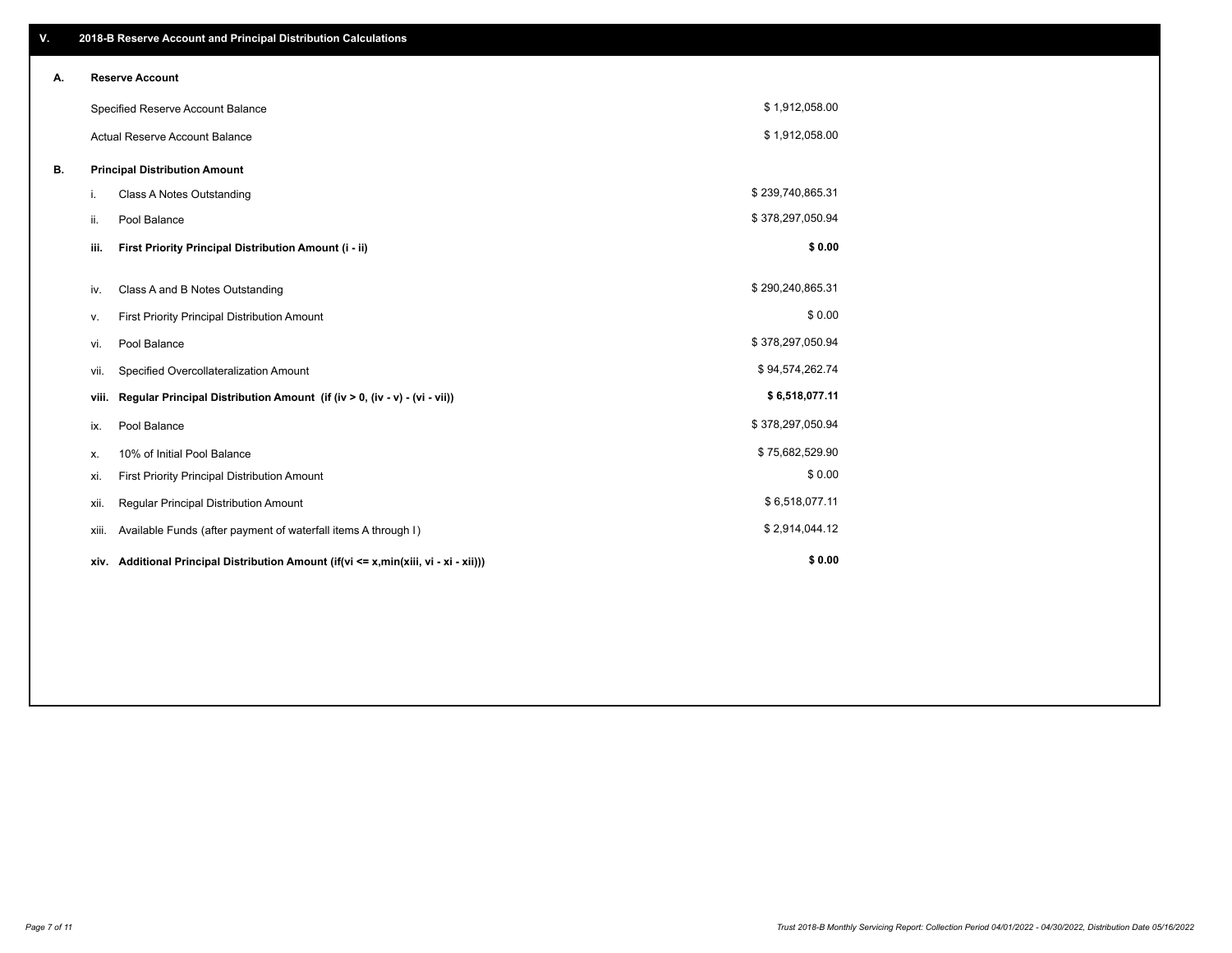|                              |                                                         | Paid           | <b>Funds Balance</b> |
|------------------------------|---------------------------------------------------------|----------------|----------------------|
| <b>Total Available Funds</b> |                                                         |                | \$10,425,275.47      |
| A                            | <b>Trustee Fees</b>                                     | \$0.00         | \$10,425,275.47      |
| В                            | <b>Servicing Fees</b>                                   | \$247,525.19   | \$10,177,750.28      |
| C                            | i. Administration Fees                                  | \$8,333.00     | \$10,169,417.28      |
|                              | ii. Unreimbursed Administrator Advances plus any Unpaid | \$0.00         | \$10,169,417.28      |
| D                            | Class A Noteholders Interest Distribution Amount        | \$568,962.72   | \$9,600,454.56       |
| Е                            | First Priority Principal Payment                        | \$0.00         | \$9,600,454.56       |
| F.                           | Class B Noteholders Interest Distribution Amount        | \$168,333.33   | \$9,432,121.23       |
| G                            | Reinstatement Reserve Account                           | \$0.00         | \$9,432,121.23       |
| H                            | <b>Regular Principal Distribution</b>                   | \$6,518,077.11 | \$2,914,044.12       |
|                              | <b>Carryover Servicing Fees</b>                         | \$0.00         | \$2,914,044.12       |
| J                            | Additional Principal Distribution Amount                | \$0.00         | \$2,914,044.12       |
| Κ                            | Unpaid Expenses of Trustee                              | \$0.00         | \$2,914,044.12       |
| L.                           | Unpaid Expenses of Administrator                        | \$0.00         | \$2,914,044.12       |
| М                            | Remaining Funds to the Residual Certificateholders      | \$2,914,044.12 | \$0.00               |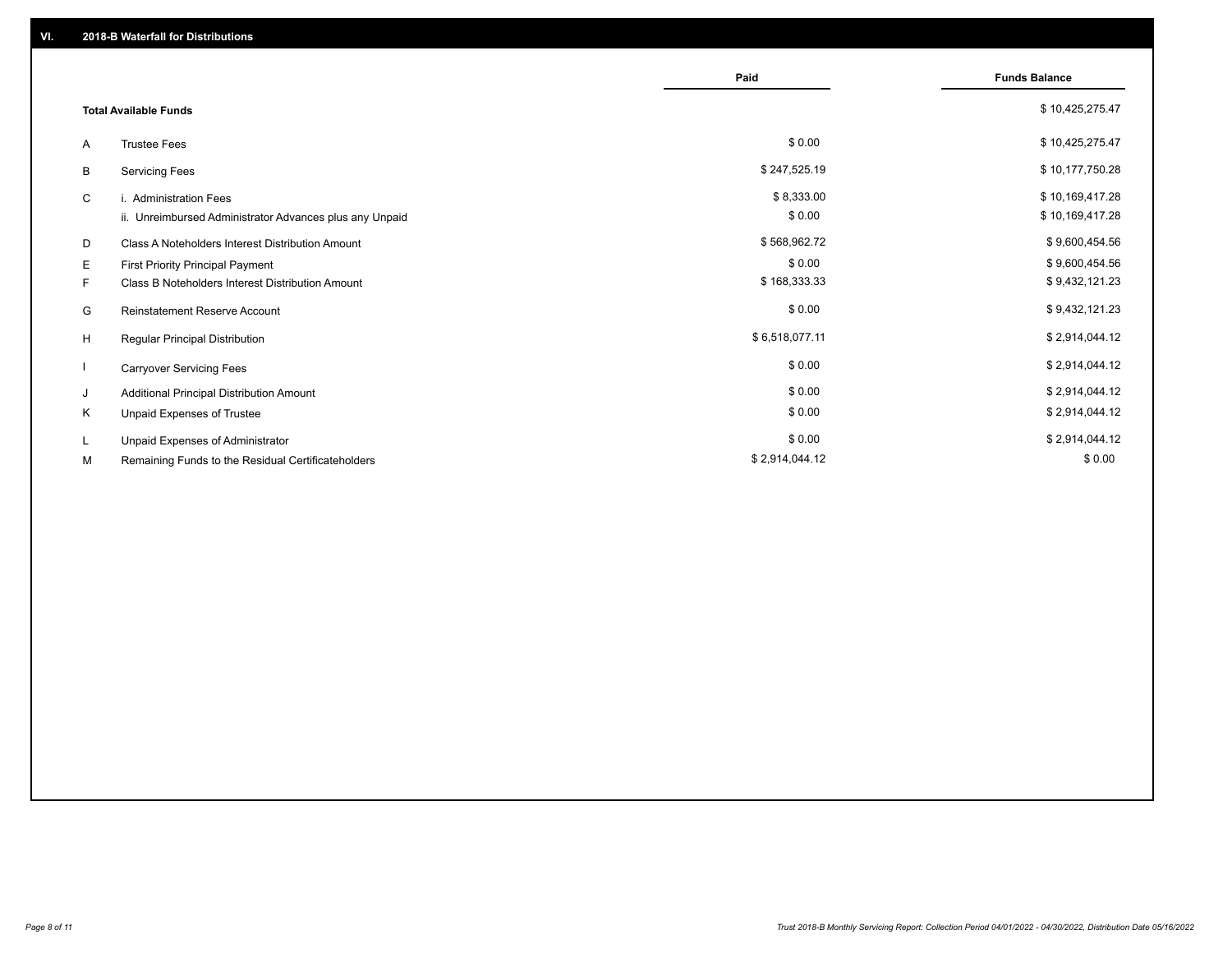| <b>Distribution Amounts</b>                                |                         |                         |                         |
|------------------------------------------------------------|-------------------------|-------------------------|-------------------------|
|                                                            | A <sub>2</sub> A        | A <sub>2</sub> B        | в                       |
| Cusip/Isin                                                 | 78449LAB4               | 78449LAC2               | 78449LAD0               |
| <b>Beginning Balance</b>                                   | \$160,774,087.39        | \$78,966,777.92         | \$50,500,000.00         |
| Index                                                      | <b>FIXED</b>            | <b>LIBOR</b>            | <b>FIXED</b>            |
| Spread/Fixed Rate                                          | 3.60%                   | 0.72%                   | 4.00%                   |
| Record Date (Days Prior to Distribution)                   | 1 NEW YORK BUSINESS DAY | 1 NEW YORK BUSINESS DAY | 1 NEW YORK BUSINESS DAY |
| <b>Accrual Period Begin</b>                                | 4/15/2022               | 4/15/2022               | 4/15/2022               |
| <b>Accrual Period End</b>                                  | 5/15/2022               | 5/16/2022               | 5/15/2022               |
| Daycount Fraction                                          | 0.08333333              | 0.08611111              | 0.08333333              |
| Interest Rate*                                             | 3.60000%                | 1.27414%                | 4.00000%                |
| <b>Accrued Interest Factor</b>                             | 0.003000000             | 0.001097176             | 0.003333333             |
| <b>Current Interest Due</b>                                | \$482,322.26            | \$86,640.46             | \$168,333.33            |
| Interest Shortfall from Prior Period Plus Accrued Interest | $\mathsf{\$}$ -         | $\mathsf{\$}$ -         | $$ -$                   |
| <b>Total Interest Due</b>                                  | \$482,322.26            | \$86,640.46             | \$168,333.33            |
| <b>Interest Paid</b>                                       | \$482,322.26            | \$86,640.46             | \$168,333.33            |
| <b>Interest Shortfall</b>                                  | $\mathsf{\$}$ -         | $\mathcal{S}$ -         | $$ -$                   |
| <b>Principal Paid</b>                                      | \$4,371,127.54          | \$2,146,949.57          | $$ -$                   |
| <b>Ending Principal Balance</b>                            | \$156,402,959.85        | \$76,819,828.35         | \$50,500,000.00         |
| Paydown Factor                                             | 0.015445680             | 0.015445680             | 0.000000000             |
| <b>Ending Balance Factor</b>                               | 0.552660636             | 0.552660636             | 1.000000000             |

\* Pay rates for Current Distribution. For the interest rates applicable to the next distribution date, please see https://www.salliemae.com/about/investors/data/SMBabrate.txt.

**VII. 2018-B Distributions**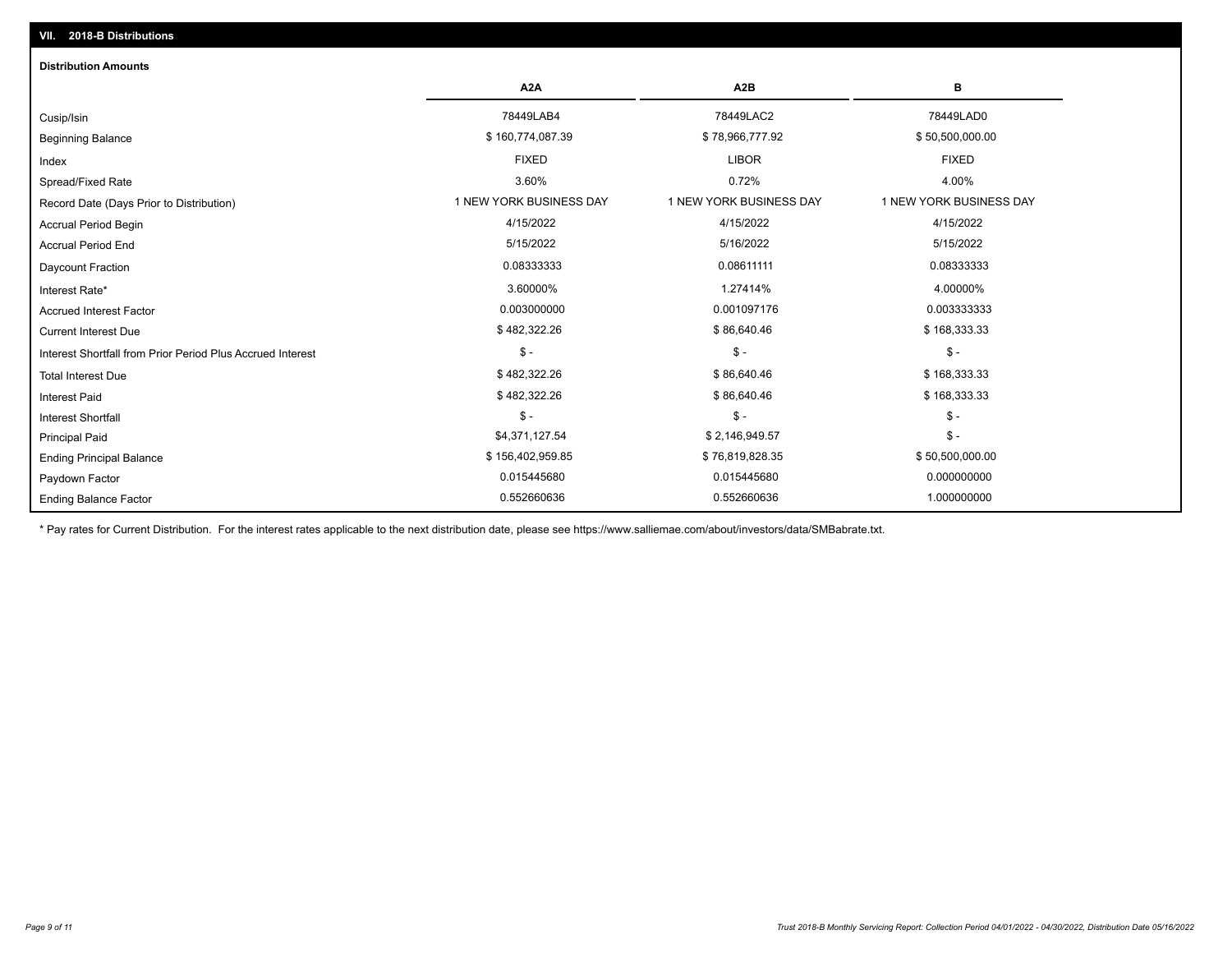## **Since Issued Total CPR**

$$
\text{total cPR} = 1 - \left(\frac{APB}{PPB}\right)^{\left(\frac{12}{MSC}\right)}
$$

APB = Actual period-end Pool Balance PPB = Projected period-end Pool Balance assuming no prepayments and no defaults Pool Balance = Sum(Principal Balance + Interest Accrued to Capitalize Balance) MSC = Months Since Cut-Off

I J Ι

### **Since-Issued Total Constant Prepayment Rate (CPR)**

Since-Issued Total CPR measures prepayments, both voluntary and involuntary, for a trust student loan pool over the life of a transaction. For each trust distribution, the actual month-end pool balance is compared against a month-end pool balance originally projected at issuance assuming no prepayments and defaults. For purposes of Since- Issued Total CPR calculations, projected period end pool balance assumes in-school status loans have up to a six month grace period before moving to repayment, grace status loans remain in grace status until their status end date and then to move to full principal and interest repayment, loans subject to interim interest or fixed payments during their in-school and grace period continue paying interim interest or fixed payments until full